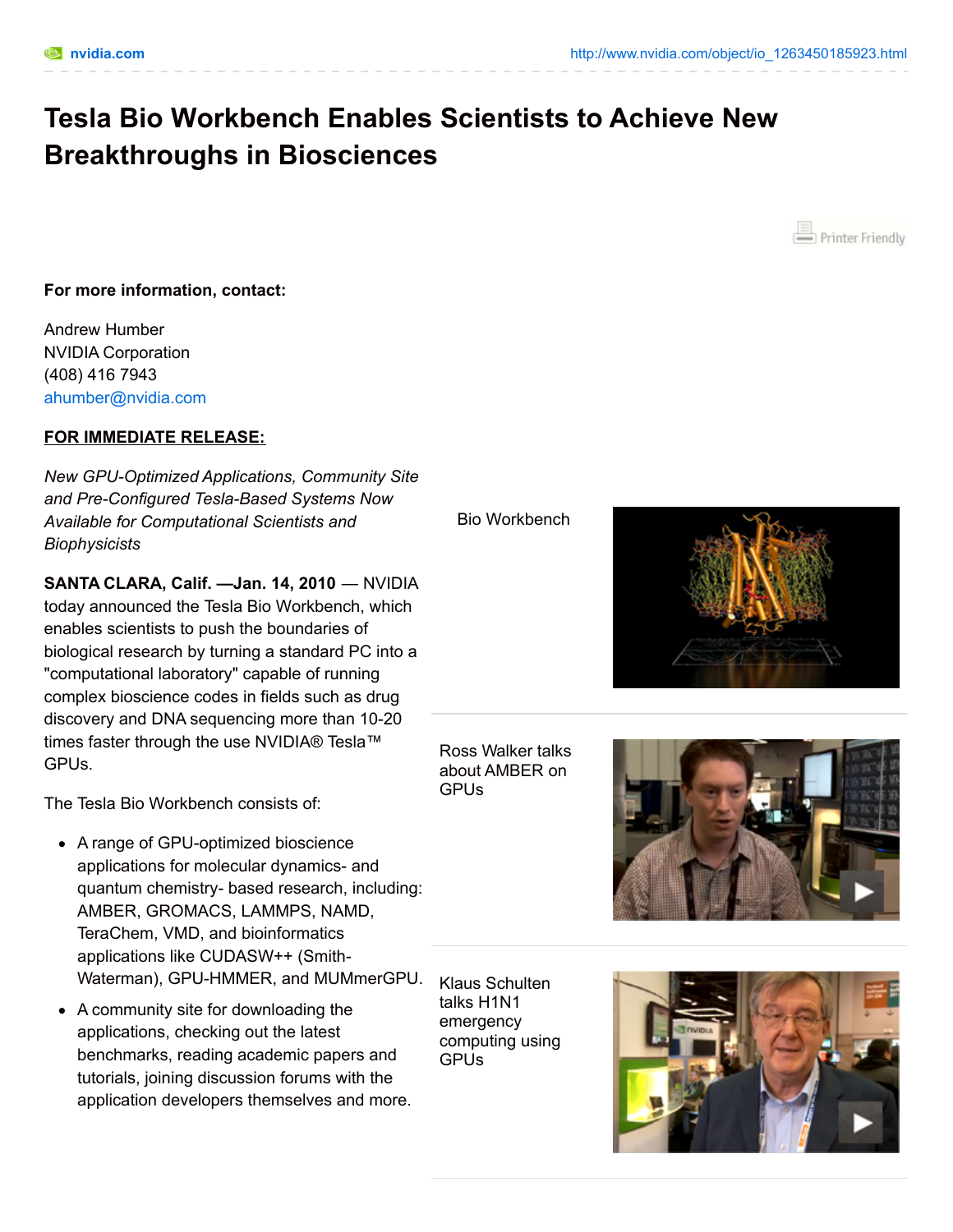Details on the Tesla GPU-based workstations and clusters available worldwide for easy deployment of these applications.

Scientists have traditionally performed experiments in laboratories, where chemicals are combined, their interactions studied and their effectiveness measured. Advances in computational science have now enabled these experiments to be carried out using molecular dynamics and quantum chemistry simulation models, however these have typically required very large supercomputers with thousands of central processing units (CPUs).

By using the massively parallel CUDA™ architecture GPUs of NVIDIA GPUs, these applications can now be run 10-20 times faster, which means even a PC with Tesla GPUs can outperform a supercomputer.

# **Quotes:**

"We are working on a new GPU-based technique in the VMD molecular dynamics visualization software that investigates how small molecules like oxygen and CO2 migrate inside proteins. This research is critical in the study of enzymatic reaction mechanisms," said John Stone, senior research programmer, University of Illinois at Urbana-Champaign. "A simulation that takes 1 day to run on a GPU-based workstation would have taken 30 days to run on a CPU-based machine, rendering it impractical for real research."

"TeraChem is a powerful molecular modeling package whose calculations can guide the design of new drugs while avoiding wasted time synthesizing unpromising candidates," said Todd Martinez, professor of physical and theoretical chemistry at Stanford University. "With TeraChem, calculations that would have taken days or weeks on a computer cluster can now be performed routinely on NVIDIA GPU-enabled workstations. This allows high-throughput computational screening and can accelerate the drug design process."

"Using AMBER to carry out simulations of a cellulose hydrolyzing enzyme called Cellobiohydrolaze-I, which is a key component in improving the efficiency of bio-ethanol production, we're seeing performance from a single NVIDIA GPU that's equivalent to a 10 node cluster," said Ross Walker, Research Professor at the San Diego Supercomputer Center, UC San Diego.

"Researchers here are using the GPU-based NAMD molecular dynamics software to study how virus cells react to different drugs, including studying the effectiveness of drugs on the H1N1 virus," said Klaus Schulten, Swanlund Professor of Physics, Director of the NIH Resource for Macromolecular Modeling and Bioinformatics and Co-director of the NSF Center for the Physics of Living Cells at University of Illinois at Urbana-Champaign. "NAMD running on 4 GPUs in a workstation can outperform 16 CPUs in a server farm."

"One of the future challenges of molecular simulation is to enable automated drug screening. We have traditionally used GROMACS to calculate the binding of drugs to membrane proteins by using large clusters, but this is both a

Video of the Temple University team discussing their work.

John Stone talks about VMD on